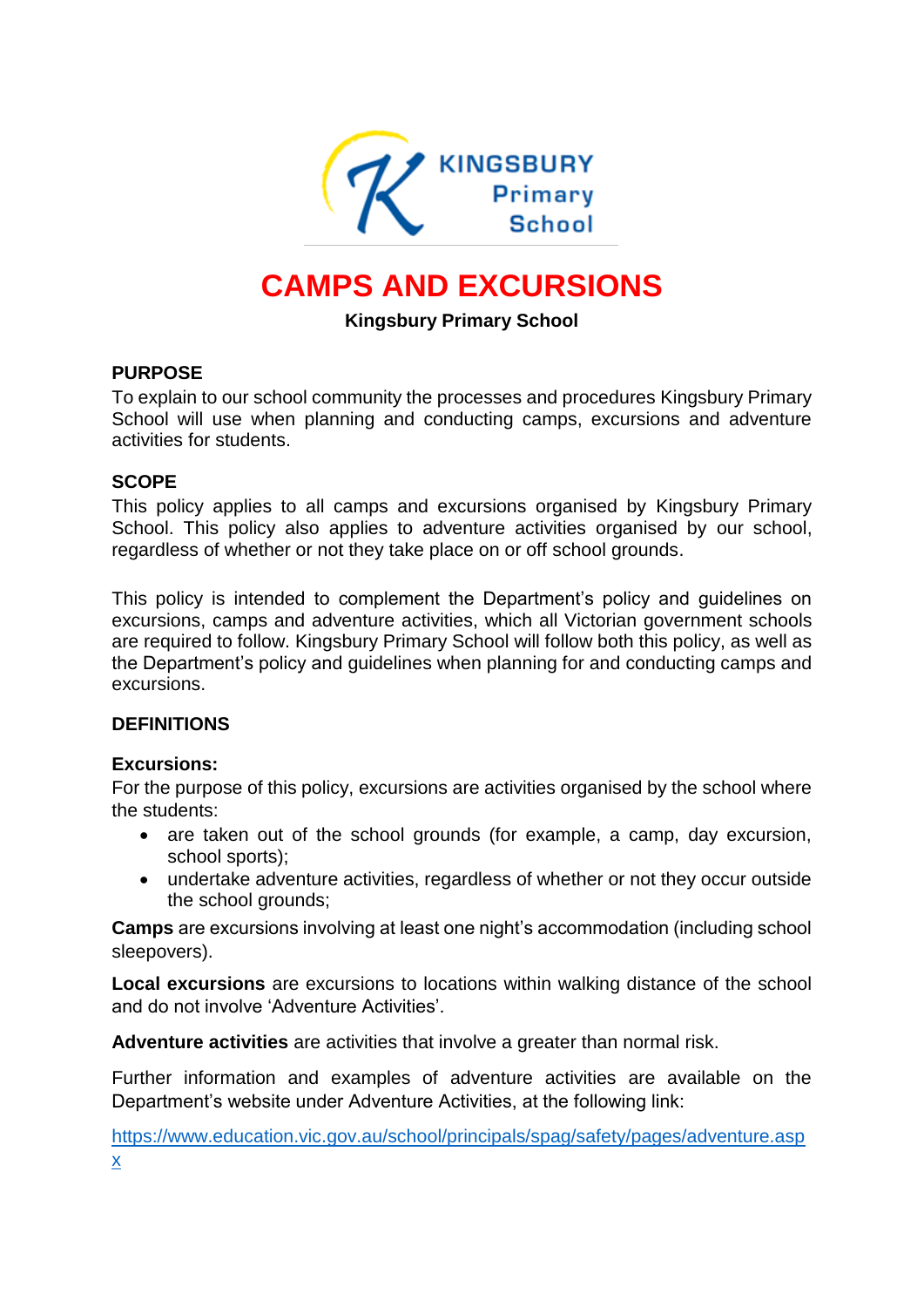### **POLICY**

Camps and excursions can provide a valuable educational experience for our students, which are complementary to their learning, as they provide access to resources, environments, and expertise that may not be available in the classroom. On Camp, students learn how our School Values can be adapted to a real-life situation and they have opportunity to develop personal and collective resilience.

For all camps and excursions, including adventure activities, our school will follow the Department's School Policy and Advisory Guide: **Excursions and Activities**. For camps and excursions requiring school council approval, our school will also follow the Department's School Policy and Advisory Guide: [Safety Guidelines for Education](https://www.education.vic.gov.au/school/teachers/studentmanagement/excursions/Pages/outdoorguidelines.aspx)  [Outdoors.](https://www.education.vic.gov.au/school/teachers/studentmanagement/excursions/Pages/outdoorguidelines.aspx)

#### **Planning process for camps and excursions**

All camps and excursions will comply with Department planning requirements.

Part of this planning process includes conducting risk assessments, to ensure that reasonable steps are taken to minimise the risks associated with each proposed camp or excursion. Kingsbury Primary School's risk assessment will include consideration of arrangements for supervision of students and consideration of the risk of bushfire activity in the excursion location. In the event of a Code Red Day being announced, excursions or camp activities in effected locations will be cancelled or rescheduled. Planning will also cover arrangements for cancelling, recalling or altering the camp or excursion for any other reason.

Kingsbury Primary School is committed to ensuring students with additional needs are provided with an inclusive camps and excursions program and will work with families during the planning stage, as needed, to support all students' attendance and participation in camp and excursion activities.

In cases where a camp or excursion involves a particular class or year level group, the Organising Teacher will ensure that there is an alternative educational program available and appropriate supervision for those students not attending the camp or excursion.

#### **Supervision**

Kingsbury Primary School follows the Department's guidelines in relation to supervision of students during excursions and camps.

All excursion staff will be familiar with supervision requirements and the specific procedures for dealing with emergencies on each camp and excursion.

All school staff will be aware that they retain overall responsibility for the supervision and care of students throughout all camps and excursions (including adventure activities), regardless of whether or not external providers are managing the activity.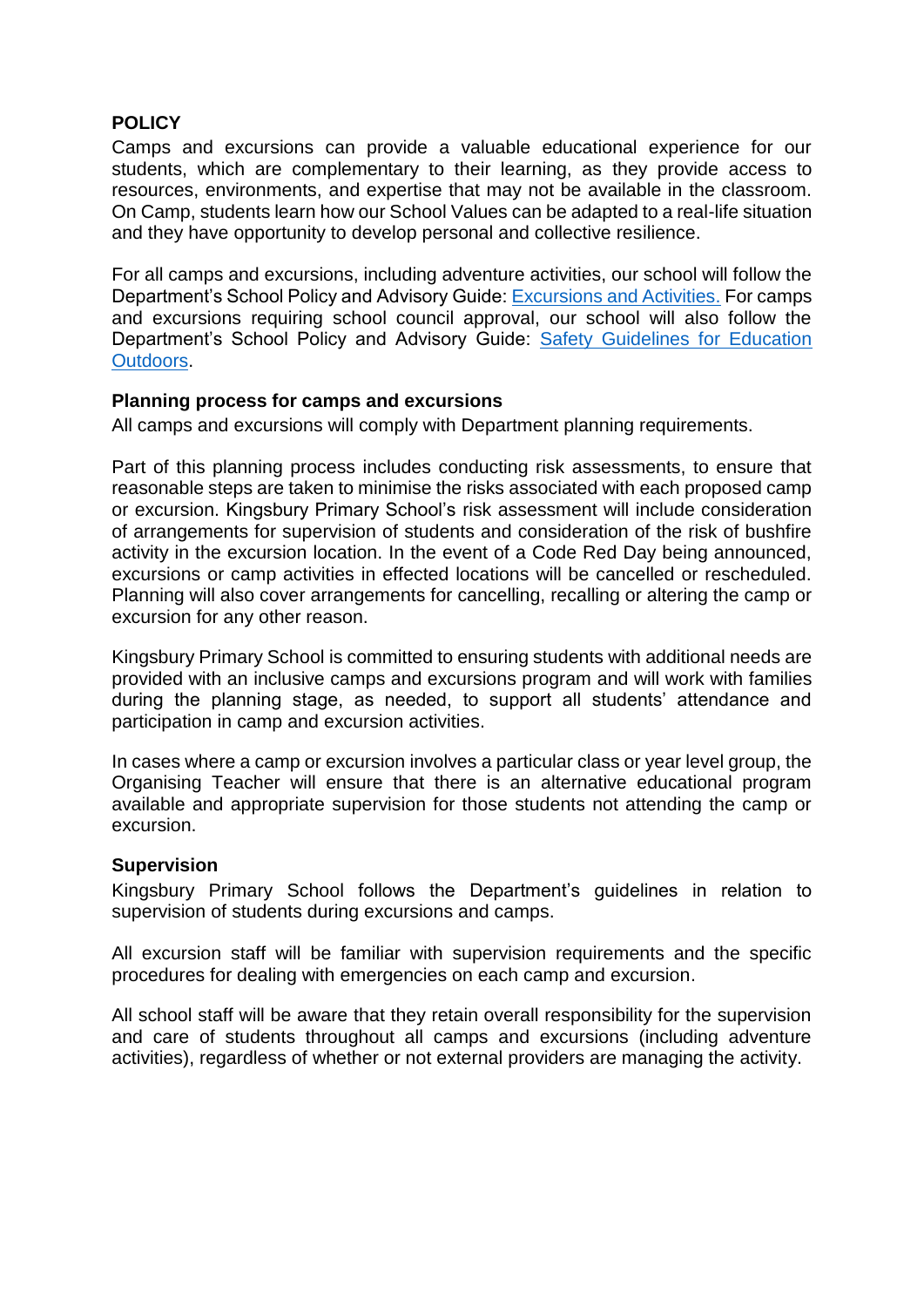#### **Parent volunteers**

Parents may be invited to assist with excursions on occasion. School staff will notify parents/carers of any costs associated with attending. School staff are in charge of camps and excursions and parent/carer volunteers are expected to follow teachers' instructions. When deciding which parents/carers will attend, the Organising Teacher will take into account: any valuable skills the parents/carers have to offer (e.g. bus licence, first aid etc.) and the special needs of particular students.

#### **Volunteer and external provider checks**

Kingsbury Primary School requires all parents who volunteer for camps or excursions as well as external providers working directly with our students to have a current Working with Children Check card.

#### **Parent/carer consent**

For all camps and excursions, other than local excursions, Kingsbury Primary School will provide parents/carers with a specific consent form outlining the details of the proposed activity. We will use Compass to inform parents about camps and excursions and to seek their consent **OR** we may place a note about school camps and excursions in student bags and ask parents/carers to return the part of the note that asks for parental permission of the student's participation. Parents/carers are encouraged to contact the school to discuss any questions or concerns that they or their child may have with a proposed camp or excursion.

For local excursions, Kingsbury Primary School will provide parents and carers with an annual Local Excursions consent form at the start of each school year or upon enrolment if students enrol during the school year. We will also provide advance notice to parents/carers of an upcoming local excursion through Compass or the School Newsletter. For local excursions that occur on a recurring basis (for example weekly outings to the local oval for sports lessons), we will notify parents once only prior to the commencement of the recurring event.

#### **Cost of camps and excursions, refunds and support**

The cost of all camps and excursions are to be paid by parents/carers unless the Principal has agreed to alternative arrangements prior to the excursion. All families will be given sufficient time to make payments for all activities. Consent forms will have clearly stated payment amounts and payment finalisation dates.

Students who have not finalised payment by the required date will not be allowed to attend unless the Principal determines exceptional circumstances apply.

Kingsbury Primary School will make all efforts to ensure that students are not excluded for financial reasons. Families experiencing financial difficulty are invited to discuss alternative payment arrangements with the Business Manager or Principal. The school administration staff can also discuss family eligibility for the Department's Camps, Sports and Excursions Fund (CSEF), which provides payments for eligible students to attend school activities, including camps and excursions. Applications for the CSEF are open to families holding a valid means-tested concession card or temporary foster parents and are facilitated by the school. Further information about the CSEF and the application form are available at [Camps, Sports and Excursions Fund.](http://www.education.vic.gov.au/about/programs/Pages/csef.aspx)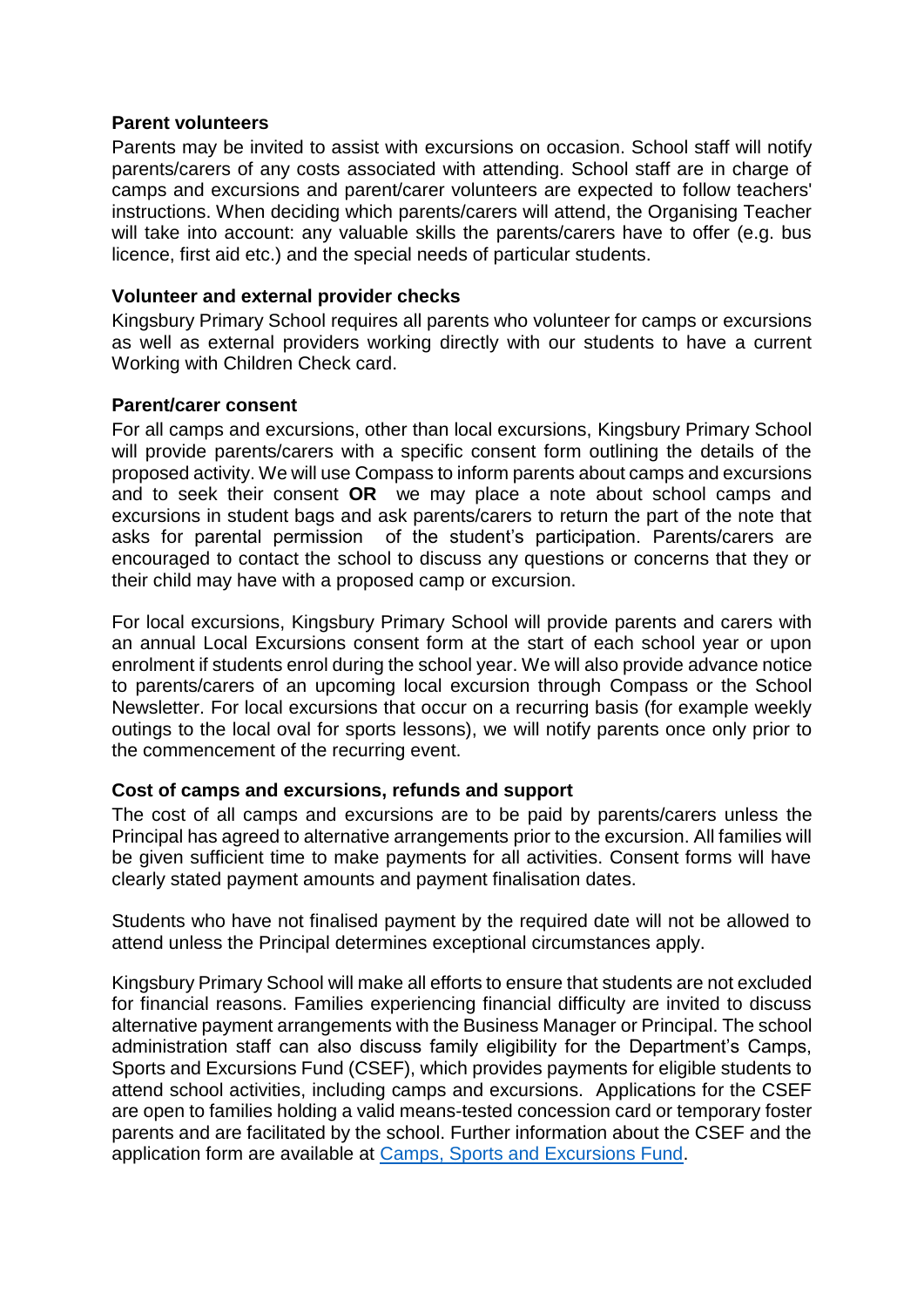If a camp or excursion is cancelled or altered by the school, or a student is no longer able to attend part or all of the camp or excursion, our school will consider requests for partial or full refunds of payments made by parents/carers on a case-by-case basis taking into account the individual circumstances. Generally, we will not be able to refund payments made for costs that have already been paid where those funds have already been transferred or committed to a third party and no refund is available to the school. Where possible, we will provide information about refunds to parents/carers at the time of payment.

### **Student health**

Parents and carers need to ensure the school has up-to-date student health information prior to camps and excursions. A member of staff will be appointed with responsibility for the health needs of the students for each camp/excursion. Teachers will administer any medication provided according to our *Medication* Policy and the student's signed *Medication Authority Form*. To meet the school's obligations relating to safety, a first aid kit and mobile phone will be taken by teachers on all camps and excursions.

It is the responsibility of parents and carers to ensure their child/children are in good health when attending excursions and camps. If a student becomes ill during a camp and is not able to continue at camp, that it is the parent/carer's responsibility to collect them and cover any associated costs. If the Principal approves a student joining a camp late, transport to the camp is the parent/carer's responsibility.

#### **Behaviour expectations**

Students participating in camps and excursions are required to cooperate and display appropriate behaviour to ensure the camp or excursion is a safe, positive and educational experience for all students involved.

Parents/carers will be notified if their child is in danger of losing the privilege to participate in an excursion or camp due to behaviour that does not meet the standards of behaviour set out in the school's *Student Engagement and Wellbeing Policy, Statement of Values and Bullying Prevention Policy*. The decision to exclude a student will be made by the Principal in consultation with the Organising Teacher. Both the parent/carer and the student will be informed of this decision prior to the camp or excursion.

If on a camp or excursion the Teacher in Charge considers an individual student's behaviour does not meet required standards, then the Principal or their nominee may determine that a student should return home during the camp or excursion. In these circumstances, the parent/carer is responsible for the collection of the student and any costs associated with this.

Disciplinary measures apply to students on camps and excursions consistent with our school's *Student Engagement and Wellbeing Policy, Statement of Values* and *Bullying Prevention Policy*.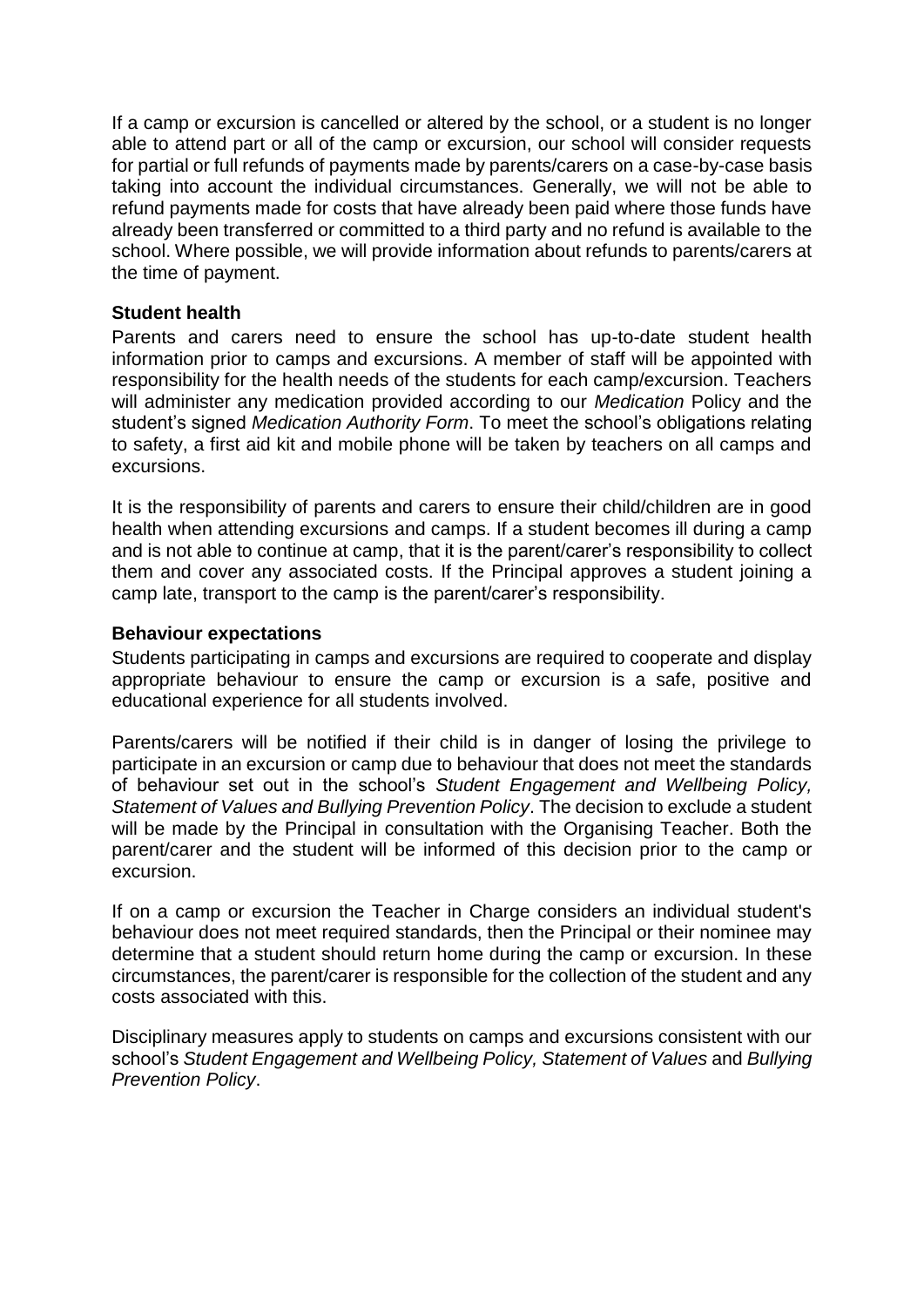## **Electronic Devices**

Students will not be permitted to bring electronic devices to camps or excursions except with prior approval from the Principal. The Principal will only approve students bringing electronic devices to a camp or excursion in exceptional circumstances and when it is in the best interests of the student, and may place conditions on its location and use during the camp or excursion.

## **Food**

Students are not permitted to bring their own supply of food items to camps and excursions unless the item is medically indicated and discussed with the Organising Teacher, or included as an item on the clothing and equipment list for that camp or excursion.

## **Accident and Ambulance Cover**

Any costs associated with student injury rest with parents/carers unless the Department is liable in negligence (liability is not automatic).

Unless otherwise indicated, Kingsbury Primary School and the Department do not provide student accident or ambulance cover. Parents/carers may wish to obtain student accident insurance cover and/or ambulance cover, depending on their health insurance arrangements and any other personal considerations.

## **FURTHER INFORMATION AND RESOURCES**

This policy should be read in conjunction with the following Department polices and guidelines:

- School Policy and Advisory Guide:
	- o [Excursions and Activities](http://www.education.vic.gov.au/school/principals/spag/safety/Pages/excursions.aspx)
	- o [Emergency and Risk Management](http://www.education.vic.gov.au/school/principals/spag/safety/Pages/excursionsafety.aspx)
- [Safety Guidelines for Education Outdoors](https://www.education.vic.gov.au/school/teachers/studentmanagement/excursions/Pages/outdoorguidelines.aspx)
- [Camps, Sports and Excursions Fund.](http://www.education.vic.gov.au/about/programs/Pages/csef.aspx)
- [Code Red Days](https://www.education.vic.gov.au/about/programs/health/Pages/coderedabout.aspx)

The following school policies are also relevant to this Camps and Excursions Policy:

- [Statement of Values and School Philosophy](Final%20for%20all%20publications%20including%20website%20uploads%20(PDF)/Statement%20of%20Values%20March%202020.pdf)
- Student Engagement and Wellbeing Policy
- **[Volunteer Policy](Final%20for%20all%20publications%20including%20website%20uploads%20(PDF)/Volunteers%20Policy%202020.pdf)**
- [Duty of Care Policy](Duty%20of%20Care%20Policy%202020.pdf)
- [Inclusion and Diversity Policy](Inclusion%20and%20Diversity%20Policy%202020.pdf)
- Parent Payment Policy